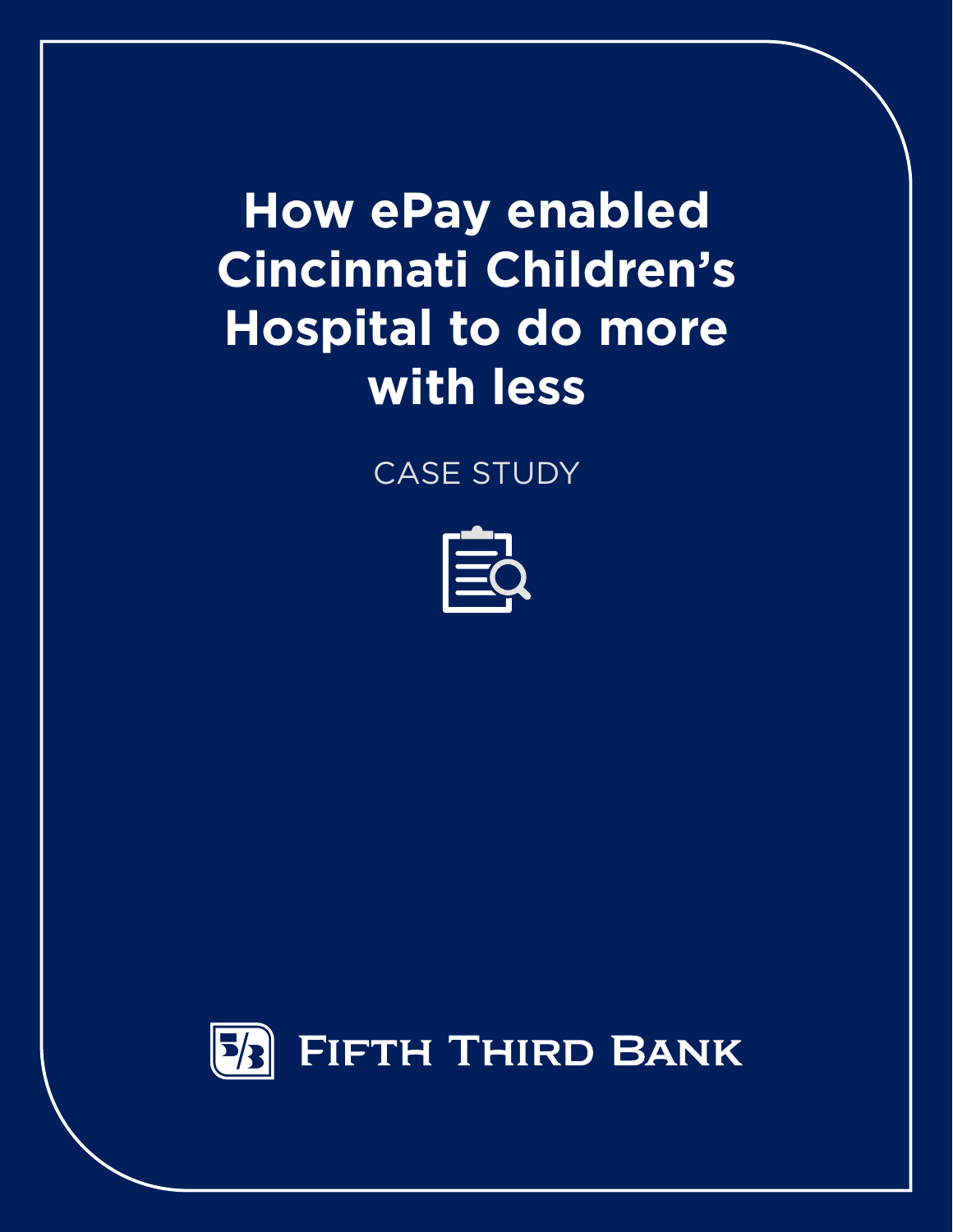# **About Cincinnati Children's Hospital**

Cincinnati Children's Hospital Medical Center is a leader in improving child health. Its mission is to transform delivery of care through fully integrated and globally recognized research, education, and innovation. This top ranked hospital provides care for over 1 million patients per year. In addition, Children's reinvests nearly 10% of its revenue to engagement with over twenty-six thousand children and families through community outreach and health education programs.

### **The Challenge:** Automating payments to suppliers

Children's Hospital had an existing ePay program, but spend and supplier enrollment had stagnated over time. Many small-to-medium suppliers were still being paid by paper check. Children's AP department wanted to further modernize its processes to maximize the automation of payments to suppliers with the goal of increasing revenue sharing opportunities and reducing payment processing costs. Given the department's limited resources, the solution needed to be

"Fifth Third's dedicated connection with the Children's team speaks volumes. We know that there are bigger fish in the sea, but the team goes out of their way to make us feel important. They recognize what we are trying to accomplish and provide the resources to make that happen."

> *—Steve Richards Sr. Director of Disbursements*

easy to implement and produce ongoing efficiencies by minimizing the time spent on lost checks and delayed payments.

## **The Solution:** Fifth Third's ePay and Paymode-X

The team at Fifth Third partnered with Children's to understand their challenges and goals while analyzing and mapping out existing AP processes. Based on this analysis and a thorough review of Children's supplier payments, the Fifth Third team recommended a comprehensive payables strategy that leveraged the Bank's ePay solution and Paymode-X platform.

ePay is a single use virtual card program providing efficient and secure vendor payments, which reduce exposure to fraud with transaction level controls.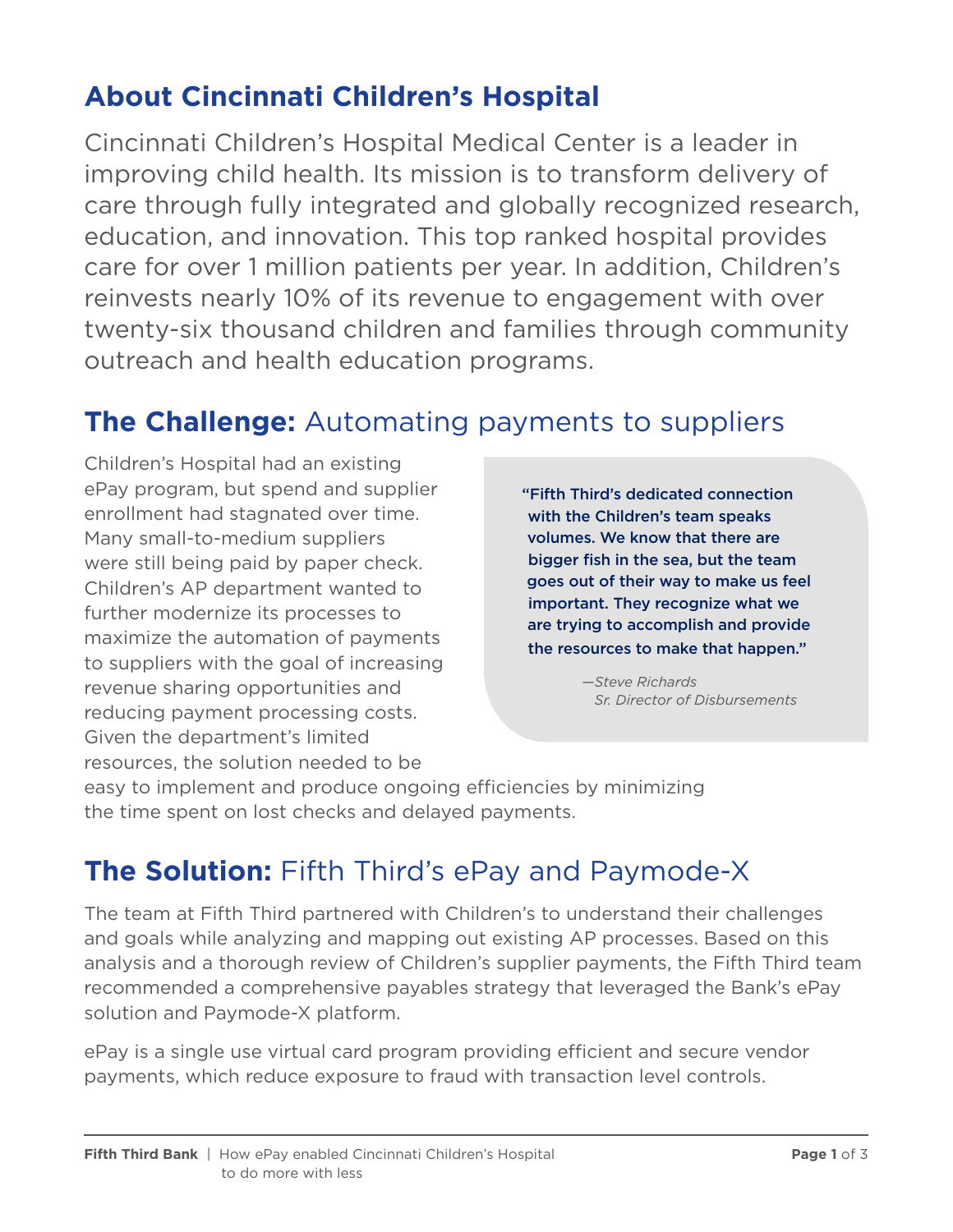Paymode-X is an enhanced ACH solution that allows clients to provide enriched remittance data for faster payment processing, lower operational costs and

increased revenue sharing potential. With these solutions, the hospital could lead with the ePay virtual card solution and provide an alternative enhanced ACH—to non-acceptors. Both payment options increase the timely receipt of payment for suppliers and reduced the manual handling associated with paper checks for Children's. Further, these programs not only helped mitigate fraud risk, but also greatly reduced paymentrelated exceptions.

To implement the solution, Fifth Third's experienced team handled the major technical lift including integration with Children's existing ERP system. This significantly shortened the launch timeline and reduced the need for technical resources from Children's. Fifth Third also provided a detailed project management plan, full-service supplier enablement, and training to help the Children's team better engage with strategic suppliers. The new payment options, coupled with Fifth Third's support, immediately began to deliver increased payment automation, simplified AP processes and remittance detail to meet supplier receivables needs. Fifth Third also worked with Children's to customize its program to meet some unique challenges. For

ePay and Paymode-X



#### **With Fifth Third's ePay and Paymode-X, companies are able to:**

- Improve cash flow and enhance payment processes, saving up to 2.5 times more per transaction vs. paper checks, and help optimize the payment mix.
- Leverage advanced technology that boosts defenses against fraud.
- Enhance the payment process to realize cost-savings, efficiency gains, enhanced security and new rebate opportunities.
- Provide the benefits of virtual card and enhanced ACH. These improve the suppliers' AR function, leading to greater card acceptance.

example, Fifth Third extended the ePay payment expiration time from 30 days to 90 days, which greatly reduced Children's need to follow-up with suppliers on expired payments each month.

# **The Results:** Supplier Optimization & Rebate Enhancement

Over the past two years, the combination of the ePay and Paymode-X programs have reduced the number of checks Children's issues by **39%**. Additionally, the overall percentage of payments processed electronically has grown by **62%** over the last 10-month period alone. The transition away from check to electronic payments has significantly increased Children's rebate.